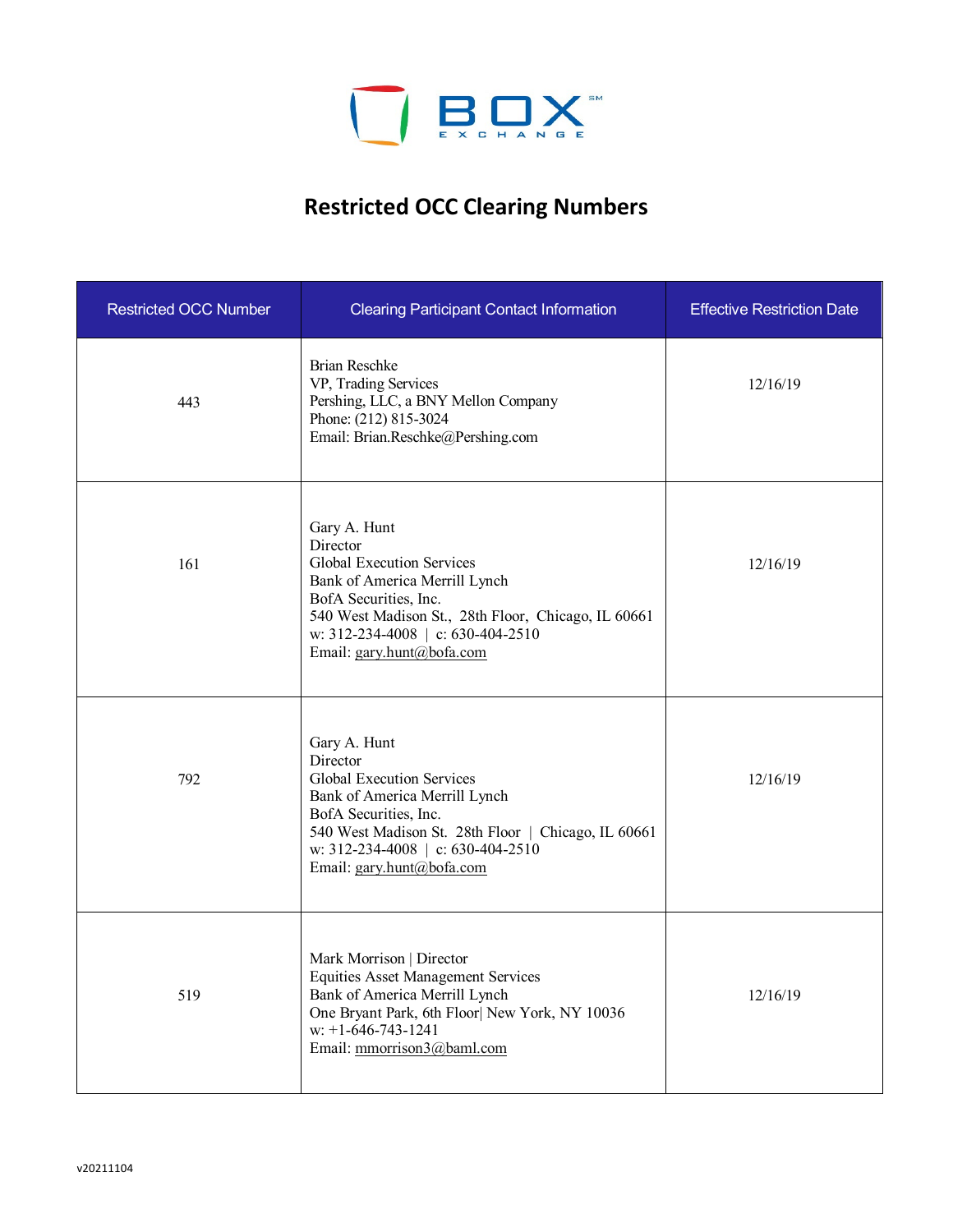| <b>Restricted OCC Number</b> | <b>Clearing Participant Contact Information</b>                                                                                                                                                                | <b>Effective Restriction Date</b> |
|------------------------------|----------------------------------------------------------------------------------------------------------------------------------------------------------------------------------------------------------------|-----------------------------------|
| 540                          | Mark Morrison   Director<br><b>Equities Asset Management Services</b><br>Bank of America Merrill Lynch<br>One Bryant Park, 6th Floor  New York, NY 10036<br>$w: +1-646-743-1241$<br>Email: mmorrison3@baml.com | 12/16/19                          |
| 551                          | Mark Morrison   Director<br><b>Equities Asset Management Services</b><br>Bank of America Merrill Lynch<br>One Bryant Park, 6th Floor  New York, NY 10036<br>$w: +1-646-743-1241$<br>Email: mmorrison3@baml.com | 12/16/19                          |
| 552                          | Mark Morrison   Director<br><b>Equities Asset Management Services</b><br>Bank of America Merrill Lynch<br>One Bryant Park, 6th Floor  New York, NY 10036<br>$w: +1-646-743-1241$<br>Email: mmorrison3@baml.com | 12/16/19                          |
| 598                          | Mark Morrison   Director<br><b>Equities Asset Management Services</b><br>Bank of America Merrill Lynch<br>One Bryant Park, 6th Floor  New York, NY 10036<br>$w: +1-646-743-1241$<br>Email: mmorrison3@baml.com | 12/16/19                          |
| 010                          | Goldman, Sachs & Co.<br>222 South Main St<br>Salt Lake City, UT 84101<br>Email: occ-membership@ny.email.gs.com; occ-<br>membership@gs.com                                                                      | 12/26/19                          |